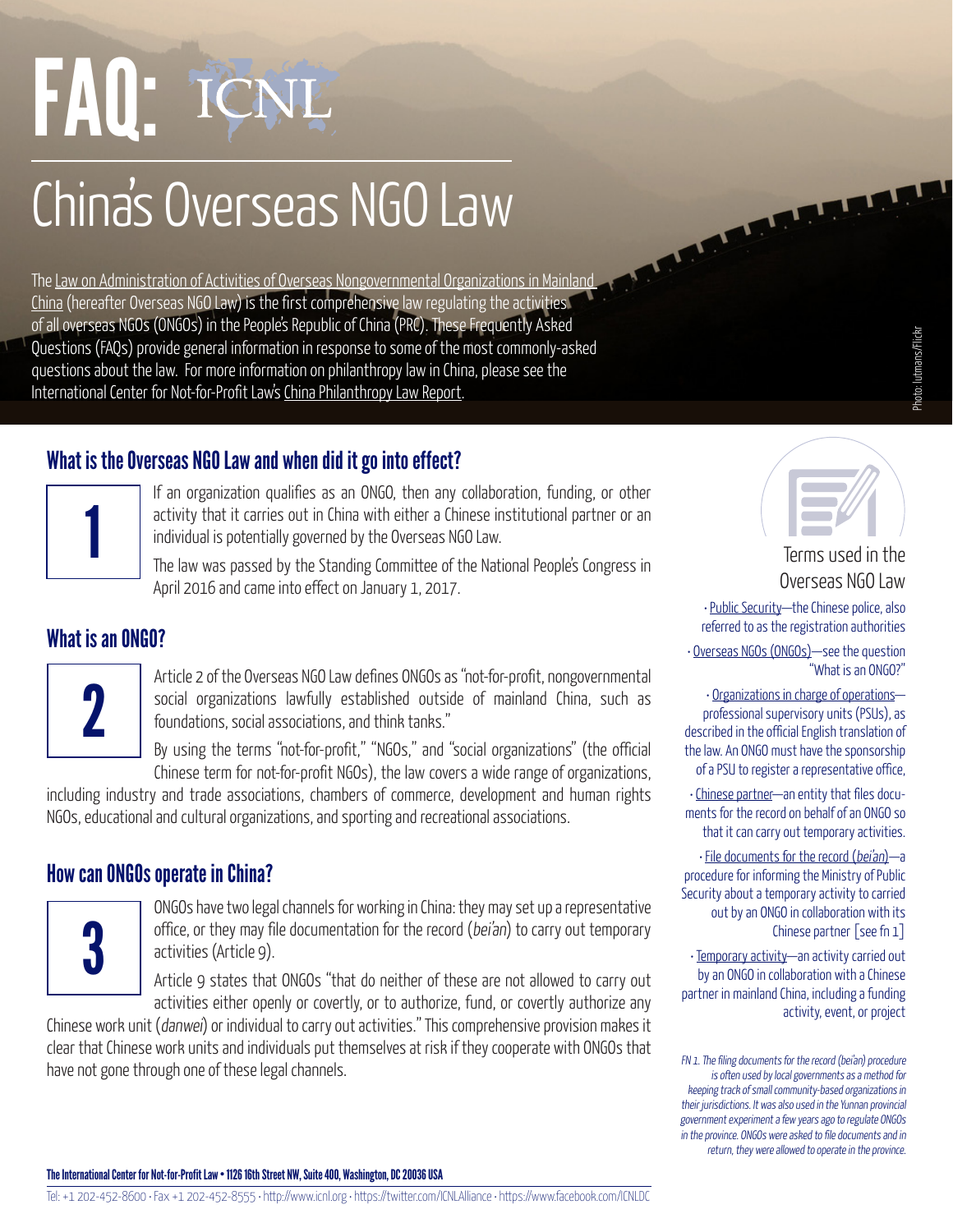# May ONGOs fundraise, accept donations, or carry out for-profit activities?



ONGOs and their representative offices may not carry out fundraising activities in China (Article 21). However, there is no language explicitly prohibiting them from accepting donations, which leaves open the possibility that ONGOs may accept unsolicited donations in China.

#### Who are the relevant registration and supervisory authorities under the Overseas NGO Law?



The Ministry of Public Security (MPS) and its provincial-level public security bureaus (PSBs) are the registration authorities for ONGOs. ONGOs must register or file documents for the record for temporary activities with provincial-level PSBs.

In addition, an ONGO that sets up a representative office must obtain the formal approval of a professional supervisory unit (PSU) that is willing to serve as the ONGO's official

sponsor and supervisor. The PSU is generally a designated government agency under the State Council and plays an important role in supervising the ONGO's operations and activities in China. The MPS has issued a list of approved PSUs in English and Chinese. Some provinces have also begun to issue their own approved PSU lists.

The PSU requirement places ONGO representative offices in what the Chinese call a "dual management" system, in which they report to both Public Security and their PSUs and thus essentially have two supervisors.

#### How does an ONGO set up a representative office?



To set up a representative office, an ONGO must obtain the approval of PSU before registering with the provincial PSB (Article 11). Article 10 specifies eligibility requirements for an ONGO that wishes to set up a representative office, and Article 12 specifies the materials that an ONGO must submit in order to register. The law does not specify what happens if the ONGO cannot find an appropriate PSU. The PSB must decide

whether to approve the ONGO's registration request within sixty days of receipt of the application.



#### What is a Chinese Partner and how is it different than a PSU?

The ONGO's Chinese partner may be a government agency; a mass organization, such as the All-China Women's Federation, All-China Federation of Trade Unions, or Communist Youth League of China (see ICNL's Universe of [Chinese NGOs graphic here](http://www.icnl.org/research/philanthropy/china.html)); a public institution, such as a public university or research institute; or a social organization, such as a membership association, social service provider, or foundation (Article 16). The law does not list for-profit companies as potential Chinese partners.

A Chinese partner is different than a PSU, which generally is a government agency or mass organization that serves in a supervisory role over the ONGO. The Chinese partner only collaborates with the ONGO and does not act in a supervisory capacity.

# What are the reporting requirements for ONGO representative offices?



In addition to the usual reporting on taxes, finances, and human resources, an ONGO's representative office must send its PSU an annual activity plan covering such matters as project implementation and the use of funds by December 31 of the preceding year. The ONGO's representative office should file the plan with the provincial PSB within ten days of obtaining PSU approval (Article 19).

As part of its annual inspection (niandu jiancha), the representative office must send an annual work report and audited financial report for the previous year to its PSU by January 31 and to the PSB by March 31 (Article 31).

#### Can an ONGO representative office registered in one province carry out activities elsewhere?



Yes, as long as the multiple locations are specified in the representative office's registration documents. If the representative office needs to modify in its registration documents to allow for moving its activities to another province, changing its scope of operations, changing its chief representative, etc., it should first obtain the approval of its PSU and then within thirty days apply to the registration authorities for approval of the modification (Article 14).

A PSU that is a local rather than national-level agency may not approve an ONGO's move of its activities to a different province. In such a case, one option is for the ONGO to register an additional representative office in the province in which it wishes to work.

# Can an ONGO representative office set up a branch office in another location?



Under the law, a branch office is an office opened by an existing ONGO representative office but is not registered with the provincial PSB. The law does not allow ONGOs to set up branch offices in China unless otherwise allowed by State Council regulations (Article 18). However, as an alternative to setting up a branch office, an ONGO may register representative offices in more than one province.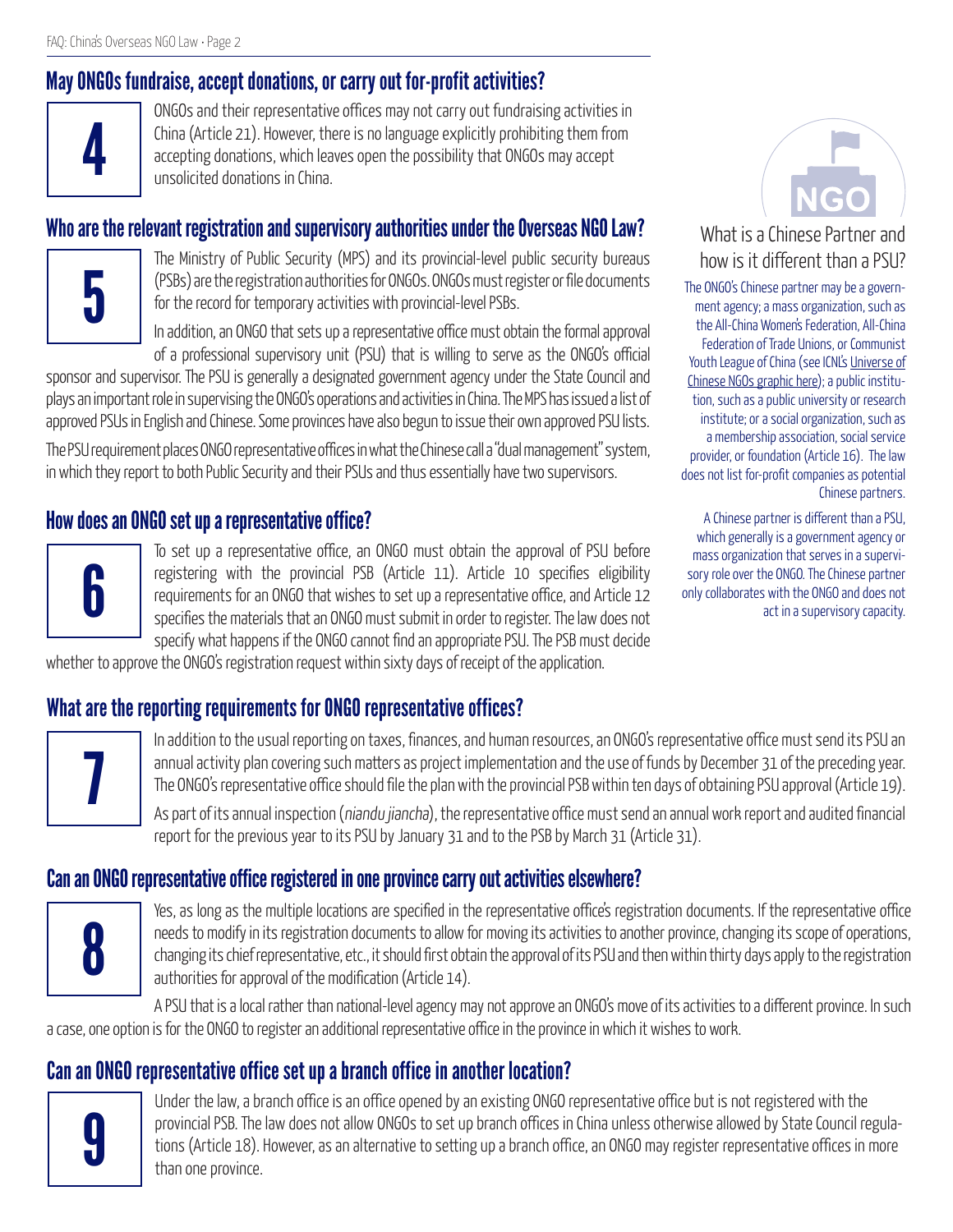## How does an ONGO file documents for the record for temporary activities?



and the autuments for the record is a legal channel that allows ONGOs to operate in<br>China without setting up representative offices.<br>Filing documents is a less onerous procedure than registration and is also used by<br>Ather China without setting up representative offices.

Filing documents is a less onerous procedure than registration and is also used by other organizations, such as small community-based organizations and charitable trusts, under the Charity Law and other rules. Importantly, the process does not

require an ONGO to find a PSU and thus be regulated under the dual management system governing ONGO representative offices. The ONGO need only show that it has an agreement with a Chinese partner, which then files the necessary documentation with public security authorities. In theory, this procedure means that the ONGO must only inform the PSB rather than obtain its approval for carrying out activities. In practice, however, an ONGO needs confirmation from the PSB that it has received all necessary documentation. In other words, the PSB may hold up the filing process by requesting more information.

To carry out an activity, the ONGO's Chinese partner must go through the approval process required by the Chinese government at least fifteen days before the activity and file documents with the registration authority in that locality. The Chinese partner must create a special bank account to receive and manage funds for the temporary activity and may not commingle those funds with funding intended for other activities. Neither the ONGO nor the Chinese partner may use any means other than the specified bank account to receive or disburse funds for an activity (Article 22).

An ONGO must use the same name that it used to file documents to carry out its temporary activities.

#### What are temporary activities? What rules govern them?

#### What constitutes a "temporary activity"?

The law is vague about what constitutes a temporary activity, other than stating that the activity may not exceed one year. Lacking additional guidance from the MPS, many ONGOs wonder if a temporary activity includes something as small as a meeting in Beijing to discuss progress on an ongoing project or as large as a year-long project.

[A look at the temporary activities filed from January to November 2017](http://www.chinafile.com/ngo/analysis/visually-understanding-data-foreign-ngo-representative-offices-and-temporary-activities) suggests that there is quite a bit of flexibility in the definition of acceptable temporary activities. The data shows that roughly one-third of the temporary activities were activities such as conferences or exchanges lasting less than one month, another third were for projects lasting eleven to twelve months, and the final third were for activities lasting anywhere from two to ten months.

#### What if a temporary activity lasts longer than one year?

If there is a need to prolong a temporary activity, the Chinese partner must request an extension by resubmitting the documentation.

#### What if a temporary activity is for disaster relief?

In conducting a response to an emergency, such as a disaster relief operation, an ONGO is not required to file documents for the record in advance.

#### What reporting requirements apply to ONGOs' temporary activities?

Within thirty days of the completion of a temporary activity, an ONGO and its Chinese partner must submit a written report about the activity and the use of funds to registration authorities (Article 30).

#### Does an ONGO carrying out temporary activities in more than one province need to file documents in each province?

This seems to depend on the Chinese partner that is responsible for filing documents with the PSB. Interviews with ONGOs suggest that in some cases their Chinese partners were able to file documents with the PSB in one province for carrying out temporary activities in multiple provinces. In another case, the ONGO had to have its Chinese partner file documents in each province in which it carried out activities.

#### Does an ONGO need to file documents for a temporary activity conducted outside of mainland China?

The law could be possibly be interpreted to cover activities held overseas, such as an ONGO funding a Chinese individual to attend an event abroad. In such a case the funding of the Chinese individual could constitute a temporary activity.



What documents must be filed for a temporary activity?

According to Article 17 the following materials must be filed:

- 1. Certification of the ONGO's legal registration
- 2. The agreement between the ONGO and its Chinese partner
- 3. Materials about the name, goal, location, and time period of the temporary activity
- 4. Materials certifying the project expenses, funding sources, and the Chinese partner's bank account

5. Any additional approval documents that the Chinese partner requires to conduct the activity.